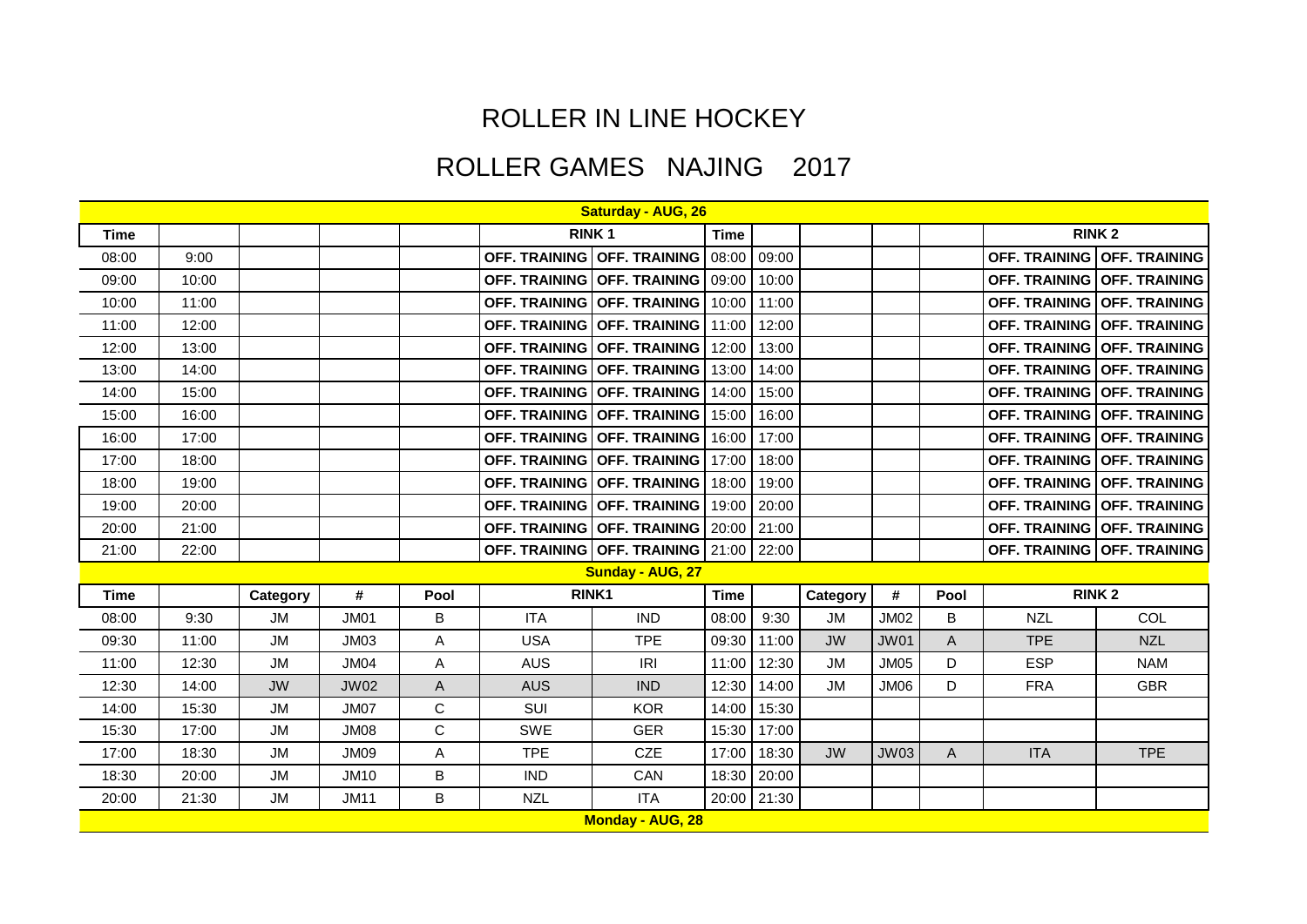| <b>Time</b> |       | Category  | #           | Pool            |            | RINK1                      | <b>Time</b> |       | Category  | $\pmb{\#}$  | Pool           |              | <b>RINK2</b>  |
|-------------|-------|-----------|-------------|-----------------|------------|----------------------------|-------------|-------|-----------|-------------|----------------|--------------|---------------|
| 08:00       | 9:30  | <b>JM</b> | <b>JM12</b> | A               | <b>CZE</b> | <b>AUS</b>                 | 08:00       | 9:30  | <b>JM</b> | <b>JM13</b> | A              | IRI          | <b>TPE</b>    |
| 09:30       | 11:00 | <b>JM</b> | <b>JM14</b> | B               | CAN        | COL                        | 09:30       | 11:00 | <b>JW</b> | <b>JW04</b> | A              | <b>TPE</b>   | <b>AUS</b>    |
| 11:00       | 12:30 | <b>JM</b> | <b>JM15</b> | B               | <b>IND</b> | <b>NZL</b>                 | 11:00       | 12:30 | <b>JM</b> | <b>JM16</b> | $\mathsf C$    | SWE          | <b>KOR</b>    |
| 12:30       | 14:00 | <b>JW</b> | <b>JW05</b> | A               | <b>IND</b> | <b>NZL</b>                 | 12:30       | 14:00 | <b>JM</b> | <b>JM17</b> | C              | <b>GER</b>   | SUI           |
| 14:00       | 15:30 | <b>JM</b> | <b>JM18</b> | D               | <b>FRA</b> | <b>NAM</b>                 | 14:00       | 15:30 |           |             |                |              |               |
| 15:30       | 17:00 | <b>JM</b> | <b>JM19</b> | D               | <b>GBR</b> | <b>ESP</b>                 | 15:30       | 17:00 |           |             |                |              |               |
| 17:00       | 18:30 | <b>JM</b> | <b>JM20</b> | B               | COL        | <b>ITA</b>                 | 17:00       | 18:30 | <b>JW</b> | <b>JW06</b> | A              | <b>AUS</b>   | <b>ITA</b>    |
| 18:30       | 20:00 | <b>JM</b> | <b>JM21</b> | A               | IRI        | CZE                        | 18:30       | 20:00 |           |             |                |              |               |
| 20:00       | 21:30 | <b>JM</b> | <b>JM22</b> | Α               | <b>AUS</b> | <b>USA</b>                 | 20:00       | 21:30 |           |             |                |              |               |
|             |       |           |             |                 |            | <b>Tuesday - AUG, 29</b>   |             |       |           |             |                |              |               |
| <b>Time</b> |       | Category  | #           | Pool            |            | RINK1                      | <b>Time</b> |       | Category  | #           | Pool           |              | <b>RINK2</b>  |
| 08:00       | 9:30  | <b>JM</b> | <b>JM23</b> | B               | CAN        | <b>NZL</b>                 | 08:00       | 9:30  |           |             |                |              |               |
| 09:30       | 11:00 | <b>JM</b> | <b>JM24</b> | B               | COL        | <b>IND</b>                 | 09:30       | 11:00 | <b>JW</b> | <b>JW07</b> | $\overline{A}$ | <b>ITA</b>   | <b>IND</b>    |
| 11:00       | 12:30 | <b>JM</b> | <b>JM25</b> | A               | <b>USA</b> | IRI                        | 11:00       | 12:30 | <b>JW</b> | <b>JW08</b> | $\mathsf A$    | <b>NZL</b>   | <b>AUS</b>    |
| 12:30       | 14:00 | <b>JM</b> | <b>JM26</b> | Α               | <b>TPE</b> | <b>AUS</b>                 | 12:30       | 14:00 |           |             |                |              |               |
| 14:00       | 15:30 | <b>JM</b> | <b>JM27</b> | C               | <b>KOR</b> | <b>GER</b>                 | 14:00       | 15:30 |           |             |                |              |               |
| 15:30       | 17:00 | <b>JM</b> | <b>JM28</b> | C               | SUI        | SWE                        | 15:30       | 17:00 |           |             |                |              |               |
| 17:00       | 18:30 | <b>JM</b> | <b>JM29</b> | D               | <b>ESP</b> | <b>FRA</b>                 | 17:00       | 18:30 | JM        | <b>JM30</b> | D              | <b>NAM</b>   | <b>GBR</b>    |
| 18:30       | 20:00 | <b>JM</b> | <b>JM31</b> | B               | <b>ITA</b> | CAN                        | 18:30       | 20:00 | <b>JW</b> | <b>JW09</b> | A              | <b>IND</b>   | <b>TPE</b>    |
| 20:00       | 21:30 | <b>JM</b> | <b>JM32</b> | Α               | CZE        | <b>USA</b>                 | 20:00       | 21:30 | <b>JW</b> | <b>JW10</b> | A              | <b>NZL</b>   | <b>ITA</b>    |
|             |       |           |             |                 |            | <b>Wednesday - AUG, 30</b> |             |       |           |             |                |              |               |
| <b>Time</b> |       | Category  | #           | Pool            |            | RINK1                      | <b>Time</b> |       | Category  | #           | Pool           | <b>RINK2</b> |               |
| 08:00       | 9:30  | <b>JM</b> | <b>JM33</b> | QUAL            | 4C         | 5B                         | 08:00       | 9:30  | <b>JM</b> | <b>JM34</b> | QUAL           | 4D           | 5A            |
| 09:30       | 11:00 | <b>JW</b> | <b>JW11</b> | A               | <b>TPE</b> | <b>ITA</b>                 | 09:30       | 11:00 |           |             |                |              |               |
| 11:00       | 12:30 | <b>JW</b> | <b>JW12</b> | A               | <b>IND</b> | <b>AUS</b>                 | 11:00       | 12:30 |           |             |                |              |               |
| 12:30       | 14:00 | <b>JM</b> | <b>JM35</b> | 9/16            | 3D         | 4B                         | 12:30       | 14:00 |           |             |                |              |               |
| 14:00       | 15:30 | <b>JM</b> | <b>JM36</b> | 9/16            | 3C         | 4A                         | 14:00       | 15:30 |           |             |                |              |               |
| 15:30       | 17:00 | <b>JM</b> | <b>JM37</b> | QF1             | 1C         | 2A                         | 15:30       | 17:00 | <b>JM</b> | <b>JM38</b> | 9/16           | 3A           | <b>W JM33</b> |
| 17:00       | 18:30 | <b>JM</b> | <b>JM39</b> | QF <sub>2</sub> | 1D         | 2B                         | 17:00       | 18:30 | <b>JM</b> | <b>JM40</b> | 9/16           | 3B           | <b>W JM34</b> |
| 18:30       | 20:00 | <b>JM</b> | <b>JM41</b> | QF3             | 1A         | 2C                         | 18:30       | 20:00 | <b>JW</b> | <b>JW13</b> | A              | <b>NZL</b>   | <b>TPE</b>    |
| 20:00       | 21:30 | <b>JM</b> | <b>JM42</b> | QF4             | 1B         | 2D                         | 20:00       | 21:30 |           |             |                |              |               |
|             |       |           |             |                 |            | Thursday - AUG, 31         |             |       |           |             |                |              |               |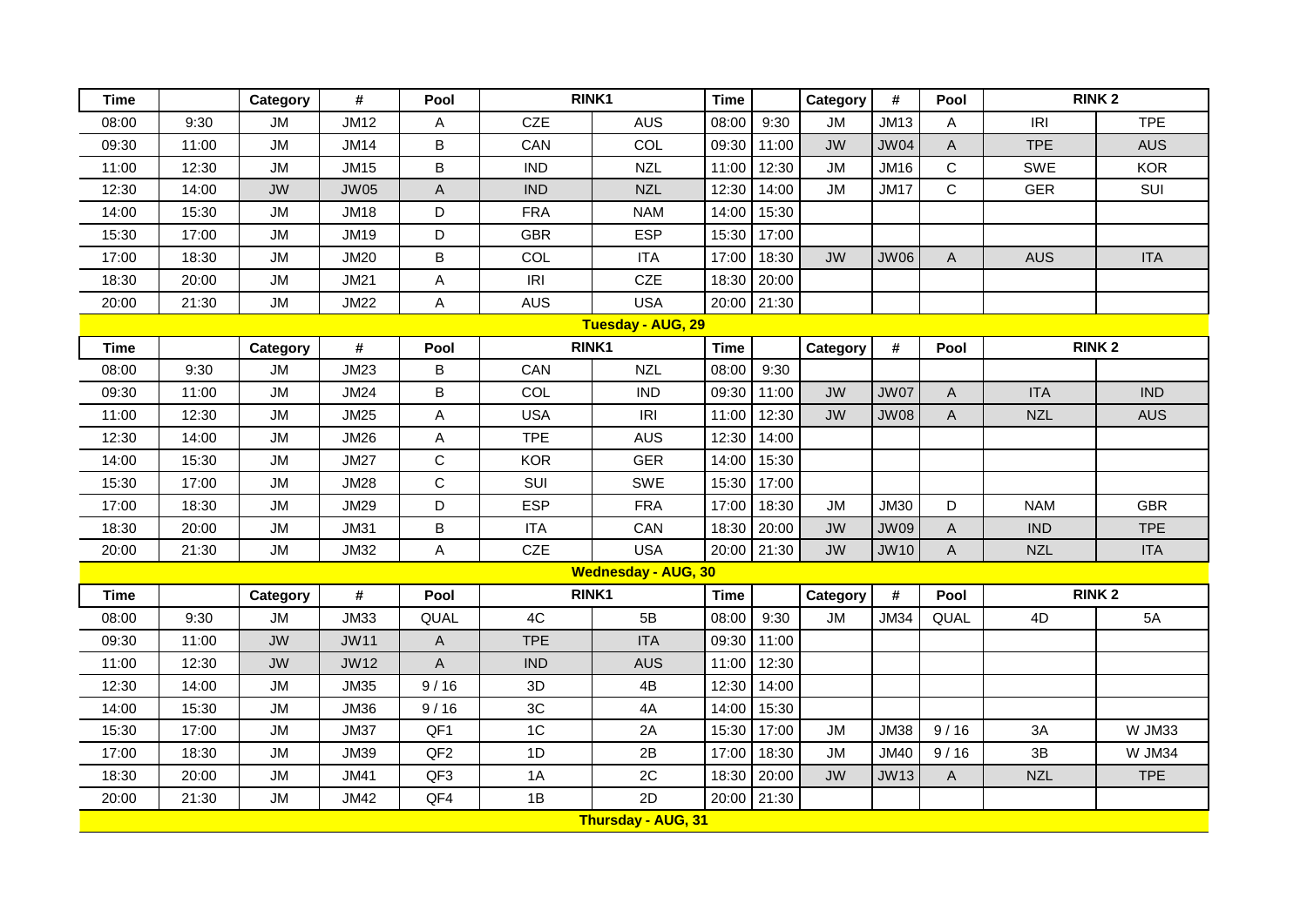| <b>Time</b> |       | Category  | #           | Pool            | RINK <sub>1</sub> |                                       | <b>Time</b> |       | Category  | #           | Pool  |                      | <b>RINK2</b>                |
|-------------|-------|-----------|-------------|-----------------|-------------------|---------------------------------------|-------------|-------|-----------|-------------|-------|----------------------|-----------------------------|
| 09:00       | 10:30 | <b>JW</b> | <b>JW14</b> | Α               | <b>IND</b>        | <b>ITA</b>                            | 09:00       | 10:30 |           |             |       |                      |                             |
| 10:30       | 12:00 | <b>JW</b> | <b>JW15</b> | A               | <b>AUS</b>        | <b>NZL</b>                            | 10:30       | 12:00 |           |             |       |                      |                             |
| 12:00       | 13:30 | <b>JM</b> | <b>JM43</b> | 9/12            | <b>W JM40</b>     | <b>W JM36</b>                         | 12:00       | 13:30 | JM        | <b>JM44</b> | 17/18 | L JM33               | L JM34                      |
| 13:30       | 15:00 | <b>JM</b> | <b>JM45</b> | 9/12            | <b>W JM38</b>     | <b>W JM35</b>                         | 13:30       | 15:00 | <b>JM</b> | <b>JM46</b> | 13/16 | L JM40               | L JM36                      |
| 15:00       | 16:30 | JM        | <b>JM47</b> | 5/8             | L JM42            | L JM37                                | 15:00       | 16:30 | <b>JM</b> | <b>JM48</b> | 13/16 | L JM38               | L JM35                      |
| 16:30       | 18:00 | <b>JM</b> | <b>JM49</b> | 5/8             | L JM41            | L JM39                                | 16:30       | 18:00 | <b>JW</b> | <b>JW16</b> | A     | <b>TPE</b>           | <b>IND</b>                  |
| 18:00       | 19:30 | <b>JM</b> | <b>JM50</b> | SF <sub>1</sub> | <b>W JM42</b>     | W JM37                                | 18:00       | 19:30 | <b>JW</b> | <b>JW17</b> | A     | <b>ITA</b>           | <b>NZL</b>                  |
| 19:30       | 21:00 | <b>JM</b> | <b>JM51</b> | SF <sub>2</sub> | <b>W JM41</b>     | <b>W JM39</b>                         | 19:30       | 21:00 |           |             |       |                      |                             |
|             |       |           |             |                 |                   | Friday - SEP, 01                      |             |       |           |             |       |                      |                             |
| Time        |       |           |             |                 |                   | <b>RINK1</b>                          | <b>Time</b> |       |           |             |       |                      | <b>RINK2</b>                |
| 06:45       | 7:30  |           |             | 1T              |                   | OFF. TRAINING OFF. TRAINING           | 06:45       | 7:30  |           |             | 22 T  |                      | OFF. TRAINING OFF. TRAINING |
| 07:30       | 8:15  |           |             | 2T              |                   | OFF. TRAINING OFF. TRAINING           | 07:30       | 8:15  |           |             | 23 T  |                      | OFF. TRAINING OFF. TRAINING |
| 08:15       | 9:00  |           |             | 3T              |                   | OFF. TRAINING OFF. TRAINING           | 08:15       | 9:00  |           |             | 24 T  |                      | OFF. TRAINING OFF. TRAINING |
| 09:00       | 9:45  |           |             | 4 T             |                   | OFF. TRAINING OFF. TRAINING           | 09:00       | 9:45  |           |             | 25 T  |                      | OFF. TRAINING OFF. TRAINING |
| 09:45       | 10:30 |           |             | 5T              |                   | OFF. TRAINING OFF. TRAINING           | 09:45       | 10:30 |           |             | 26 T  |                      | OFF. TRAINING OFF. TRAINING |
| 10:30       | 11:15 |           |             | 6T              |                   | OFF. TRAINING OFF. TRAINING           | 10:30       | 11:15 |           |             | 27 T  | <b>OFF. TRAINING</b> | <b>OFF. TRAINING</b>        |
| 11:15       | 12:00 |           |             | 7T              |                   | OFF. TRAINING OFF. TRAINING           | 11:15       | 12:00 |           |             | 28 T  |                      | OFF. TRAINING OFF. TRAINING |
| 12:00       | 12:45 |           |             | 8 T             |                   | OFF. TRAINING OFF. TRAINING           | 12:00       | 12:45 |           |             | 29 T  |                      | OFF. TRAINING OFF. TRAINING |
| 12:45       | 13:30 |           |             | 9 T             |                   | OFF. TRAINING OFF. TRAINING           | 12:45       | 13:30 |           |             | 30 T  | <b>OFF. TRAINING</b> | <b>OFF. TRAINING</b>        |
| 13:30       | 14:15 |           |             | 10T             |                   | OFF. TRAINING OFF. TRAINING           | 13:30       | 14:15 |           |             | 31 T  | <b>OFF. TRAINING</b> | <b>OFF. TRAINING</b>        |
| 14:15       | 15:00 |           |             | 11T             |                   | OFF. TRAINING OFF. TRAINING           | 14:15       | 15:00 |           |             | 32 T  |                      | OFF. TRAINING OFF. TRAINING |
| 15:00       | 15:45 |           |             | 12T             |                   | OFF. TRAINING OFF. TRAINING           | 15:00       | 15:45 |           |             | 33 T  |                      | OFF. TRAINING OFF. TRAINING |
| 15:45       | 16:30 |           |             | 13 T            |                   | OFF. TRAINING OFF. TRAINING           | 15:45       | 16:30 |           |             | 34 T  | <b>OFF. TRAINING</b> | <b>OFF. TRAINING</b>        |
| 16:30       | 17:15 |           |             | 14 T            |                   | OFF. TRAINING OFF. TRAINING           | 16:30       | 17:15 |           |             | 35 T  |                      | OFF. TRAINING OFF. TRAINING |
| 17:15       | 18:00 |           |             | 15 T            |                   | OFF. TRAINING OFF. TRAINING           | 17:15       | 18:00 |           |             | 36 T  |                      | OFF. TRAINING OFF. TRAINING |
| 18:00       | 18:45 |           |             | 16 T            |                   | OFF. TRAINING OFF. TRAINING           | 18:00       | 18:45 |           |             | 37 T  | <b>OFF. TRAINING</b> | <b>OFF. TRAINING</b>        |
| 18:45       | 19:30 |           |             | 17T             |                   | OFF. TRAINING OFF. TRAINING           | 18:45       | 19:30 |           |             | 38 T  | <b>OFF. TRAINING</b> | <b>OFF. TRAINING</b>        |
| 19:30       | 20:15 |           |             | 18 T            |                   | OFF. TRAINING OFF. TRAINING           | 19:30       | 20:15 |           |             | 39 T  |                      | OFF. TRAINING OFF. TRAINING |
| 20:15       | 21:00 |           |             | 19T             |                   | OFF. TRAINING   OFF. TRAINING   20:15 |             | 21:00 |           |             | 40 T  |                      | OFF. TRAINING OFF. TRAINING |
| 21:00       | 21:45 |           |             | 20 T            |                   | OFF. TRAINING   OFF. TRAINING   21:00 |             | 21:45 |           |             | 41 T  | <b>OFF. TRAINING</b> | <b>OFF. TRAINING</b>        |
| 21:45       | 22:30 |           |             | 21T             |                   | OFF. TRAINING OFF. TRAINING 21:45     |             | 22:30 |           |             | 42 T  | <b>OFF. TRAINING</b> | <b>OFF. TRAINING</b>        |
|             |       |           |             |                 |                   | Saturday - SEP, 02                    |             |       |           |             |       |                      |                             |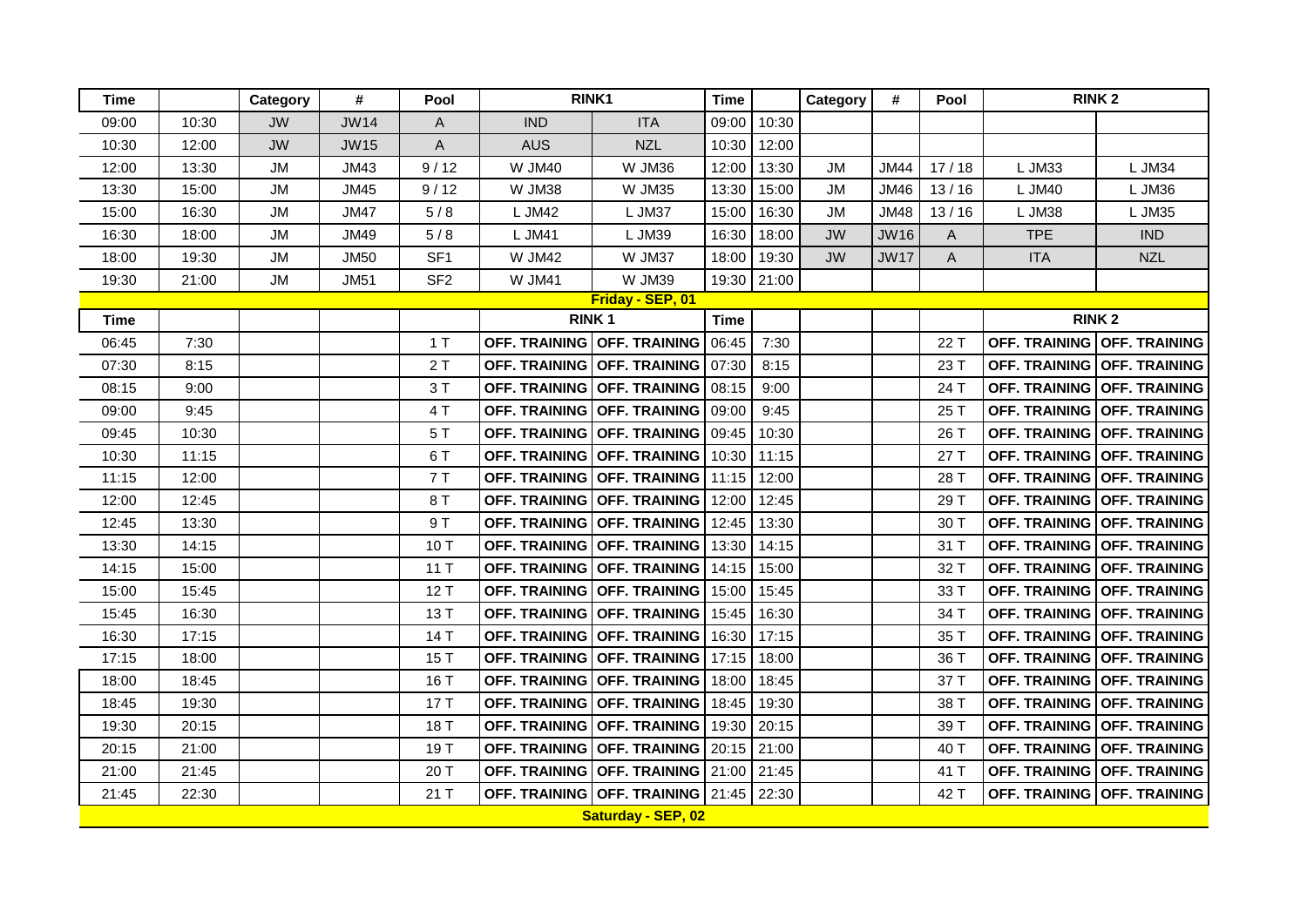| <b>Time</b> |                  | Category  | #           | Pool           |                                      | RINK1            | <b>Time</b> |       | Category  | #               | Pool                      |            | <b>RINK2</b>  |
|-------------|------------------|-----------|-------------|----------------|--------------------------------------|------------------|-------------|-------|-----------|-----------------|---------------------------|------------|---------------|
| 07:00       | 8:30             | <b>JW</b> | <b>JW18</b> | Α              | <b>NZL</b>                           | <b>IND</b>       | 07:00       | 8:30  | <b>JW</b> | <b>JW19</b>     | $\mathsf{A}$              | <b>AUS</b> | <b>TPE</b>    |
| 08:30       | 10:00            | W         | <b>W01</b>  | $\overline{A}$ | <b>ITA</b>                           | <b>KOR</b>       | 08:30       | 10:00 | W         | W <sub>02</sub> | $\overline{A}$            | <b>AUS</b> | <b>CHI</b>    |
| 10:00       | 11:30            | <b>JM</b> | <b>JM52</b> | 11/12          | L JM43                               | L JM45           | 10:00       | 11:30 | <b>JM</b> | <b>JM53</b>     | 17/18                     | L JM34     | L JM33        |
| 11:30       | 13:00            | <b>JM</b> | <b>JM54</b> | 9/10           | <b>W JM43</b>                        | <b>W JM45</b>    | 11:30       | 13:00 | <b>JM</b> | <b>JM55</b>     | 15/16                     | L JM46     | L JM48        |
| 13:00       | 14:30            | <b>JM</b> | <b>JM56</b> | 7/8            | L JM47                               | L JM49           | 13:00       | 14:30 | <b>JM</b> | <b>JM57</b>     | 13/14                     | W JM46     | <b>W JM48</b> |
| 14:30       | 16:00            | <b>JM</b> | <b>JM58</b> | 5/6            | W JM47                               | <b>W JM49</b>    | 14:30       | 16:00 | <b>JW</b> | <b>JW20</b>     | $\overline{A}$            | <b>ITA</b> | <b>AUS</b>    |
|             |                  |           |             |                |                                      |                  |             |       |           |                 |                           |            |               |
| 20:00       |                  |           |             |                | <b>ROLLER GAMES OPENING CEREMONY</b> |                  |             |       |           |                 |                           |            |               |
|             |                  |           |             |                |                                      |                  |             |       |           |                 |                           |            |               |
|             |                  |           |             |                |                                      |                  |             |       |           |                 |                           |            |               |
|             | Sunday - SEP, 03 |           |             |                |                                      |                  |             |       |           |                 |                           |            |               |
| <b>Time</b> |                  | Category  | #           | Pool           |                                      | RINK1            | <b>Time</b> |       | Category  | #               | Pool                      |            | <b>RINK2</b>  |
| 07:00       | 08:20            | M         | M01         | $\mathsf C$    | <b>SWE</b>                           | <b>KOR</b>       | 07:00       | 08:20 | M         | M02             | C                         | <b>GER</b> | CHI           |
| 08:20       | 09:40            | M         | M03         | B              | SUI                                  | <b>FRA</b>       | 08:20       | 09:40 | M         | M <sub>04</sub> | D                         | <b>TPE</b> | <b>JPN</b>    |
| 09:40       | 11:00            | M         | M05         | B              | <b>ITA</b>                           | <b>ARG</b>       | 09:40       | 11:00 | М         | M06             | D                         | <b>MAC</b> | <b>IND</b>    |
| 11:00       | 12:20            | M         | M07         | Α              | <b>CZE</b>                           | LAT              | 11:00       | 12:20 | M         | M08             | E                         | <b>ESP</b> | <b>HKG</b>    |
| 12:20       | 13:40            | M         | M09         | Α              | <b>USA</b>                           | CAN              | 12:20       | 13:40 | M         | M10             | E                         | COL        | <b>BRA</b>    |
| 14:00       | 15:30            | <b>JW</b> | <b>JW</b>   | <b>BRONZE</b>  | 3A                                   | 4A               | 13:40       | 15:00 | W         | <b>W03</b>      | $\mathsf{A}$              | <b>AUS</b> | <b>CAN</b>    |
| 15:30       | 17:00            | <b>JM</b> | <b>JM59</b> | <b>BRONZE</b>  | L JM50                               | L JM51           | 15:00       | 16:20 | W         | <b>W04</b>      | $\boldsymbol{\mathsf{A}}$ | <b>CHI</b> | <b>KOR</b>    |
| 17:00       | 18:30            | <b>JW</b> | <b>JW</b>   | <b>FINAL</b>   | 1A                                   | 2A               | 16:20       | 17:40 | W         | <b>W05</b>      | B                         | <b>USA</b> | <b>ARG</b>    |
| 18:30       | 20:00            | <b>JM</b> | <b>JM60</b> | <b>FINAL</b>   | <b>W JM50</b>                        | <b>W JM51</b>    | 17:40       | 19:00 | W         | <b>W06</b>      | B                         | <b>ESP</b> | <b>NZL</b>    |
| 20:00       |                  |           |             | <b>AWARD</b>   | <b>CEREMONY</b>                      | <b>JUNIOR</b>    | 19:00       | 20:20 | W         | <b>W07</b>      | $\mathsf{C}$              | <b>CZE</b> | <b>IND</b>    |
|             |                  |           |             |                |                                      |                  | 20:20       | 21:40 | W         | <b>W08</b>      | $\mathsf{C}$              | <b>FRA</b> | <b>IRI</b>    |
|             |                  |           |             |                |                                      | Monday - SEP, 04 |             |       |           |                 |                           |            |               |
| <b>Time</b> |                  | Category  | #           | Pool           |                                      | RINK1            | <b>Time</b> |       | Category  | #               | Pool                      |            | <b>RINK2</b>  |
| 08:20       | 09:40            | M         | M11         | E              | COL                                  | <b>HKG</b>       | 08:20       | 09:40 | M         | M12             | E                         | <b>BRA</b> | <b>ESP</b>    |
| 09:40       | 11:00            | M         | M13         | D              | <b>MAC</b>                           | <b>JPN</b>       | 09:40       | 11:00 | W         | <b>W09</b>      | $\mathsf{A}$              | <b>CAN</b> | <b>CHI</b>    |
| 11:00       | 12:20            | M         | M14         | D              | <b>IND</b>                           | <b>TPE</b>       | 11:00       | 12:20 | W         | <b>W10</b>      | $\mathsf{A}$              | <b>ITA</b> | <b>AUS</b>    |
| 12:20       | 13:40            | W         | W11         | $\overline{C}$ | <b>IND</b>                           | <b>FRA</b>       | 12:20       | 13:40 | W         | W <sub>12</sub> | B                         | <b>ESP</b> | <b>ARG</b>    |
| 13:40       | 15:00            | W         | W13         | $\mathsf{C}$   | <b>CZE</b>                           | <b>IRI</b>       | 13:40       | 15:00 | W         | W14             | B                         | <b>NZL</b> | <b>USA</b>    |
| 15:00       | 16:20            | M         | M15         | Α              | <b>USA</b>                           | LAT              | 15:00       | 16:20 | M         | M16             | C                         | <b>GER</b> | <b>KOR</b>    |
| 16:20       | 17:40            | M         | M17         | A              | CAN                                  | <b>CZE</b>       | 16:20       | 17:40 | M         | M18             | $\mathsf{C}$              | <b>CHI</b> | SWE           |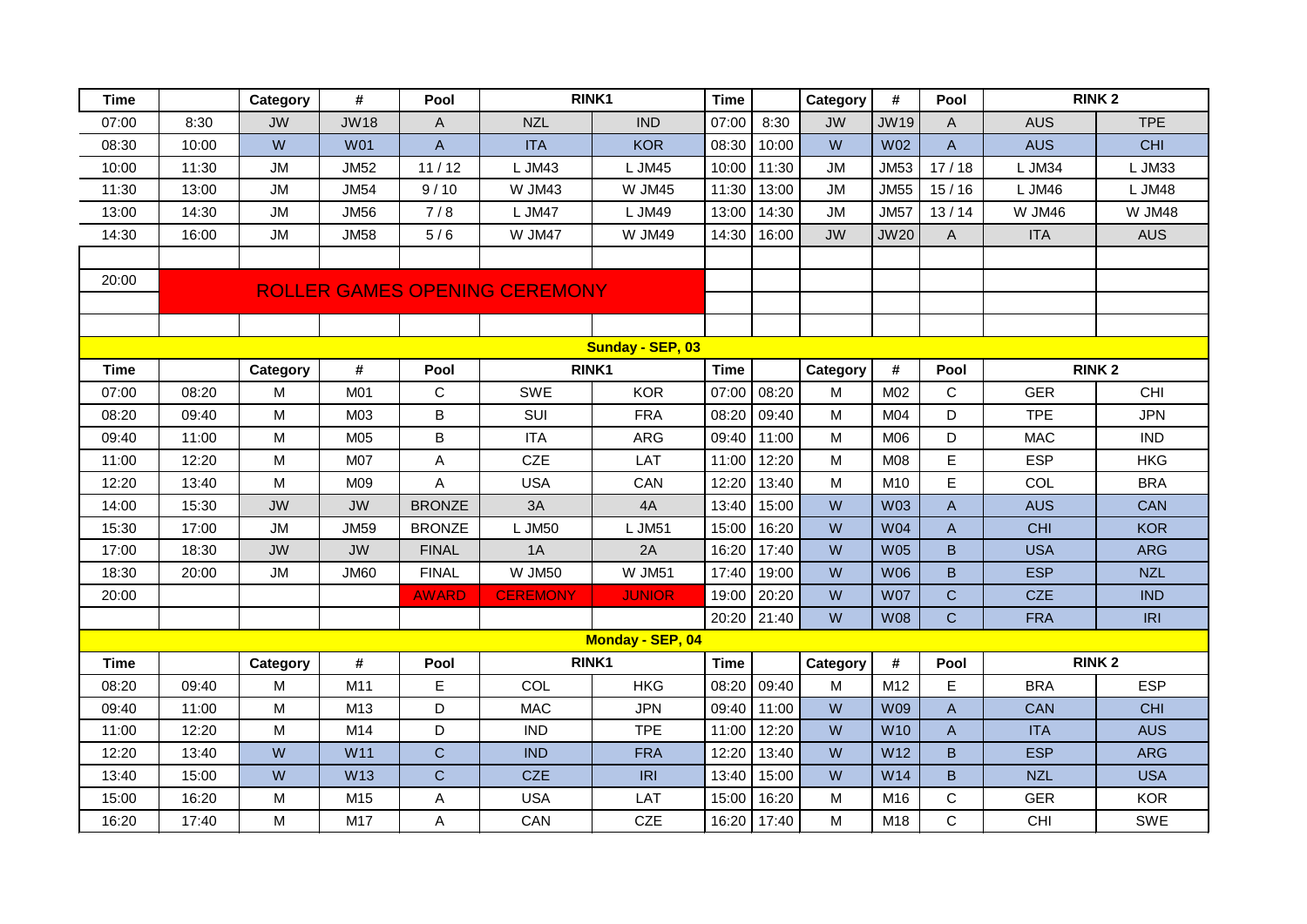| 17:40                      | 19:00 | M                                                                                     | M19        | B               | <b>FRA</b>     | <b>ARG</b>         | 17:40       | 19:00 | W        | <b>W15</b> | A            | <b>KOR</b>   | <b>CAN</b>   |
|----------------------------|-------|---------------------------------------------------------------------------------------|------------|-----------------|----------------|--------------------|-------------|-------|----------|------------|--------------|--------------|--------------|
| 19:00                      | 20:20 | M                                                                                     | M20        | B               | SUI            | <b>ITA</b>         | 19:00       | 20:20 |          |            |              |              |              |
|                            |       |                                                                                       |            |                 |                | Tuesday - SEP, 05  |             |       |          |            |              |              |              |
| Time                       |       | Category                                                                              | #          | Pool            | RINK1          |                    | <b>Time</b> |       | Category | #          | Pool         | <b>RINK2</b> |              |
| 08:20                      | 09:40 | W                                                                                     | W16        | B               | <b>ARG</b>     | <b>NZL</b>         | 08:20       | 09:40 | M        | M21        | D            | <b>JPN</b>   | <b>IND</b>   |
| 09:40                      | 11:00 | W                                                                                     | <b>W17</b> | A               | <b>CHI</b>     | <b>ITA</b>         | 09:40       | 11:00 | M        | M22        | D            | <b>TPE</b>   | <b>MAC</b>   |
| 11:00                      | 12:20 | W                                                                                     | <b>W18</b> | A               | <b>KOR</b>     | <b>AUS</b>         | 11:00       | 12:20 | W        | W19        | $\mathsf{C}$ | IRI          | <b>IND</b>   |
| 12:20                      | 13:40 | W                                                                                     | W20        | B               | <b>USA</b>     | <b>ESP</b>         | 12:20       | 13:40 | W        | W21        | $\mathsf C$  | <b>FRA</b>   | <b>CZE</b>   |
| 13:40                      | 15:00 | M                                                                                     | M23        | B               | ARG            | SUI                | 13:40       | 15:00 | M        | M24        | E            | <b>HKG</b>   | <b>BRA</b>   |
| 15:00                      | 16:20 | M                                                                                     | M25        | B               | <b>ITA</b>     | <b>FRA</b>         | 15:00       | 16:20 | M        | M26        | E            | <b>ESP</b>   | COL          |
| 16:20                      | 17:40 | M                                                                                     | M27        | Α               | LAT            | CAN                | 16:20       | 17:40 | M        | M28        | C            | <b>KOR</b>   | CHI          |
| 17:40                      | 19:00 | M                                                                                     | M29        | А               | <b>CZE</b>     | <b>USA</b>         | 17:40       | 19:00 | M        | M30        | C            | SWE          | <b>GER</b>   |
| 19:00                      | 20:20 | W                                                                                     | W22        | A               | <b>CAN</b>     | <b>ITA</b>         | 19:00       | 20:20 |          |            |              |              |              |
| <b>Wednesday - SEP, 06</b> |       |                                                                                       |            |                 |                |                    |             |       |          |            |              |              |              |
| <b>Time</b>                |       | Category                                                                              | #          | Pool            |                | RINK1              | <b>Time</b> |       | Category | $\pmb{\#}$ | Pool         | <b>RINK2</b> |              |
| 07:00                      | 8:30  | M                                                                                     | M31        | QUAL            | 2D             | 2E                 | 07:00       | 8:30  | M        | M32        | QUAL         | 1E           | 2C           |
| 08:30                      | 10:00 | M                                                                                     | M33        | PRE QF          | 3D             | 3E                 | 08:30       | 10:00 | W        | W23        | PRE QF       | 3A           | 3C           |
| 10:00                      | 11:30 | W                                                                                     | W24        | QUAL            | 4B             | 5A                 | 10:00       | 11:30 |          |            |              |              |              |
| 11:30                      | 13:00 | W                                                                                     | W25        | QUAL            | 4A             | 4C                 | 11:30       | 13:00 |          |            |              |              |              |
| 13:00                      | 14:30 | W                                                                                     | W26        | QF1             | 1 <sup>C</sup> | 2A                 | 13:00       | 14:30 |          |            |              |              |              |
| 14:30                      | 16:00 | M                                                                                     | M34        | QUAL            | 1 <sup>C</sup> | <b>W M31</b>       | 14:30       | 16:00 | M        | M35        | QUAL         | 1D           | W M32        |
| 16:00                      | 17:30 | W                                                                                     | <b>W27</b> | QF <sub>2</sub> | 2B             | 2C                 | 16:00       | 17:30 |          |            |              |              |              |
| 17:30                      | 19:00 | W                                                                                     | <b>W28</b> | QF <sub>3</sub> | 1A             | 3B                 | 17:30       | 19:00 |          |            |              |              |              |
| 19:00                      | 20:30 | W                                                                                     | W29        | QF4             | 1B             | <b>WW23</b>        | 19:00       | 20:30 |          |            |              |              |              |
|                            |       |                                                                                       |            |                 |                | Thursday - SEP, 07 |             |       |          |            |              |              |              |
| <b>Time</b>                |       | Category                                                                              | #          | Pool            | RINK1          |                    | <b>Time</b> |       | Category | $\pmb{\#}$ | Pool         |              | <b>RINK2</b> |
| 08:30                      | 10:00 | M                                                                                     | M36        | 9/16            | 4A             | 3C                 | 08:30       | 10:00 | W        | <b>W30</b> | 9/11         | L W23        | <b>WW24</b>  |
| 10:00                      | 11:30 | M                                                                                     | M37        | 9/16            | W M33          | 4B                 | 10:00       | 11:30 | M        | M38        | 17/20        | 4D           | 4E           |
| 11:30                      | 13:00 | W                                                                                     | W31        | 5/8             | L W28          | L W27              | 11:30       | 13:00 | M        | M39        | 17/20        | L M33        | 4C           |
| 13:00                      | 14:30 | W                                                                                     | W32        | 5/8             | L W29          | L W26              | 13:00       | 14:30 | W        | <b>W33</b> | 12/13        | L W24        | L W25        |
| 14:30                      | 16:00 | M                                                                                     | M40        | QF1             | 2B             | 3A                 | 14:30       | 16:00 | M        | M41        | 9/16         | L M32        | L M34        |
| 16:00                      | 17:30 | $\mathsf{M}% _{T}=\mathsf{M}_{T}\!\left( a,b\right) ,\ \mathsf{M}_{T}=\mathsf{M}_{T}$ | M42        | QF <sub>2</sub> | 2A             | 3B                 | 16:00       | 17:30 | M        | M43        | 9/16         | L M31        | L M35        |
| 17:30                      | 19:00 | M                                                                                     | M44        | QF3             | 1A             | <b>W M34</b>       | 17:30       | 19:00 | W        | <b>W34</b> | 9/11         | <b>WW24</b>  | <b>WW25</b>  |